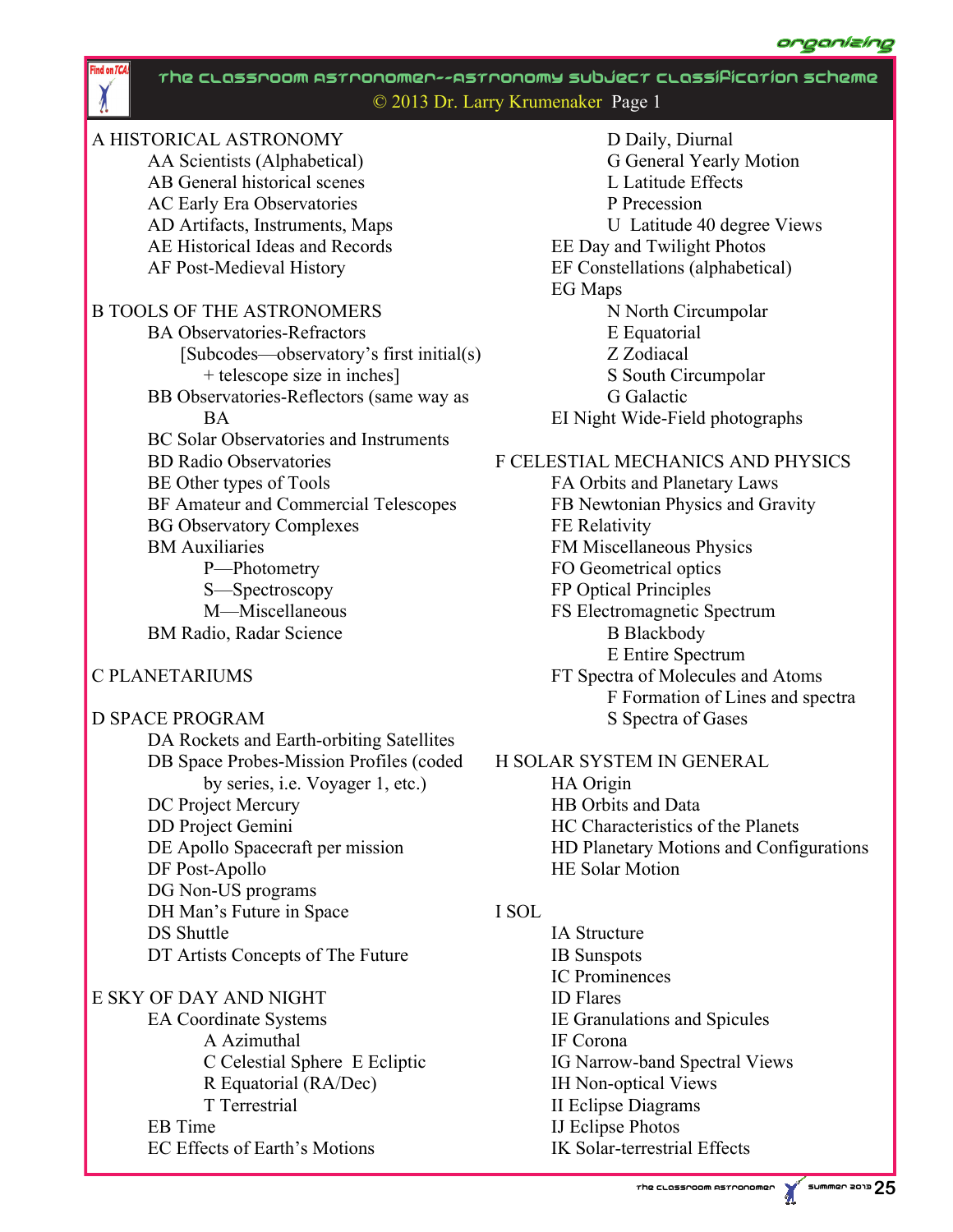#### organlzing

# The Classroom--Astronomer— Astronomy Subject Classification Scheme © 2013 Dr. Larry Krumenaker Page 2

# J EARTH

 JA Basics and General Characteristics JB Biological Manifestations JC Atmosphere/Meteorology JD Planet-wide Photos JE Detailed Photos from Space JG Geology JL Terrestrial Landscapes JM Magnetic Field

#### K MOON

 KA Phases G General Diagrams I-VIII Phases  $I = New$  KB Eclipses and Occultations KC Telescopic Features KD Space Photography KE Apollo Surface Exploration KG Selenography KH Orbit KI Lunar-Terran Effects

## L MERCURY

 LA Basic Characteristics LB Telescopic views LD Probe Explorations-whole disk LE Close-up Probe Explorations LT Artist Concepts

## **M VENUS**

 MA Basic characteristics MB Telescope Appearance MC Atmosphere and Cloud studies MD Surface Maps and photos ME Surface Studies MS Surface Art MT Artist Concepts

## N MARS

 NA General Data NB Drawings and Maps NC Earth-based Photos ND Space Age Art NE Flybys; Planet-wide Probe Photos NF Orbiters: General Surface NG Orbiters: Techtonics NH Orbiters: Poles NI Orbiters: Valleys, canyons, "streams"  NJ Orbiters: Clouds and Dust NL Landers on the Surface of Mars NM Satellites NT Artist Concepts

#### O JUPITER

 OA Basics Characteristics—Planet and Atmosphere OB Telescopic Views of Jupiter OD Probe Photos—disk OE Close-up Photos of Clouds and GRS OF Magnetic Field/Radio Observations OM Satellite System Data + Rings ON Earth-based Satellite Phenomena OP Probe Photos of Satellites (Alphabetical By Satellite) OT Art

# P SATURN

 PA General Characteristics PB Earth-based Drawings PC Earth-based Photos PD Ring System PM Satellites (Alphabetical) PF Flyby Photos of Saturn + Rings/Moons PS System Photos and Concept Drawings PT Artist Concepts

#### Q "MODERN" PLANETS QA Uranus QB Neptune QC Pluto

QD Trans-Neptunian/Kuiper Belt Objects

R MINOR MEMBERS OF THE SOLAR SYSTEM (within each category, a subscript "p" stands for photograph and "t" for artist rendering) RA Asteroids RB Meteoroidal 1 Meteoroids 2 meteor photos 3 showers 4 meteorites 5 craters on Earth RC Interplanetary dust RD Comets—Historical Perspectives RE Scientific Drawings of Comets RF Photos of Comets (Alphabetical) RG Orbits and Origins RH Comet Structures

**26**